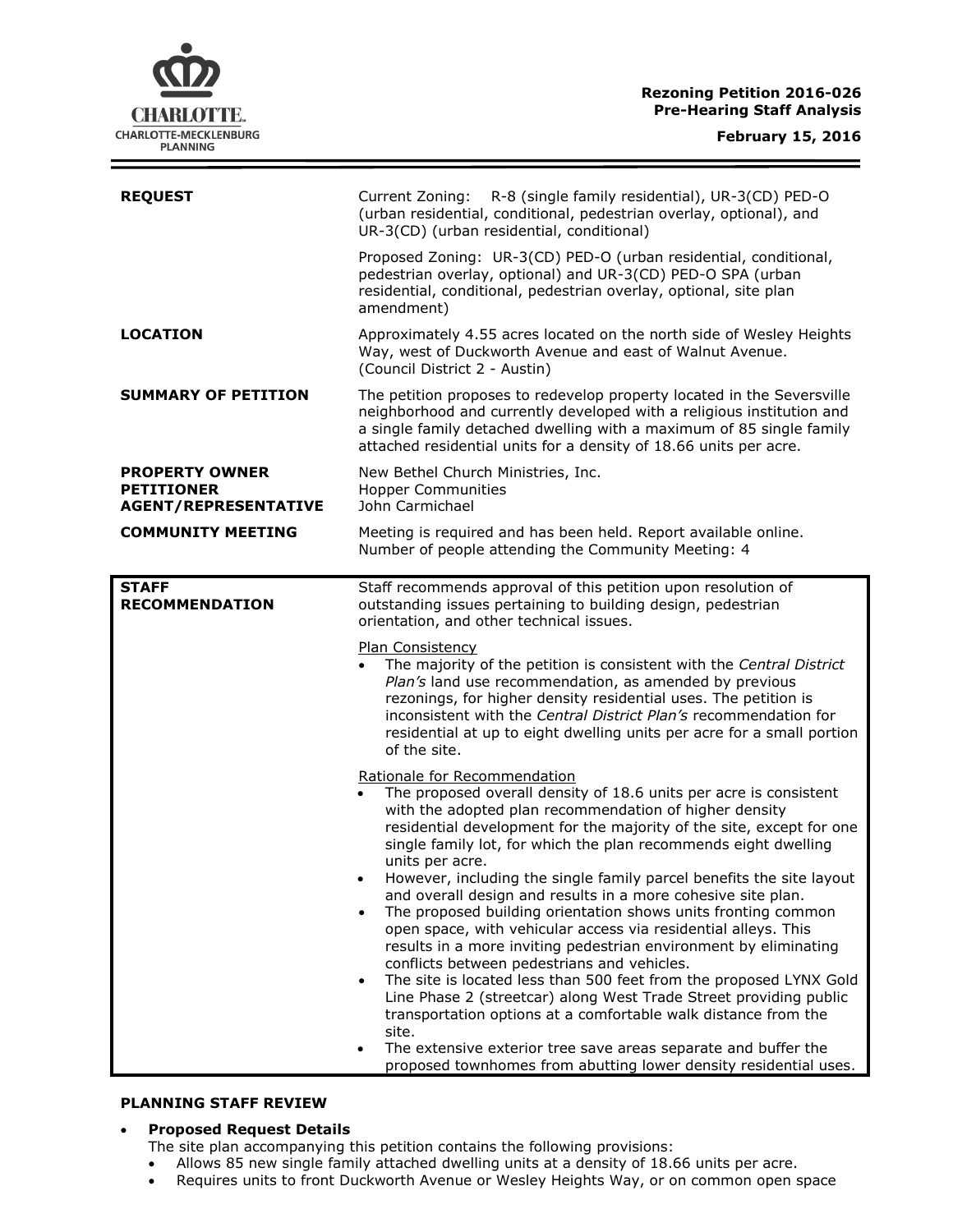and/or tree save areas, with landscaped areas proposed along the end of buildings.

- Requests the following optional provisions:
	- Permit the maximum height of the single family attached dwelling units to be 50 feet.
	- Allow the pedestrian connection from the site to Sumter Avenue to be gated at the option of petitioner.
- Provides two points of ingress/egress onto Duckworth Avenue.
- Proposes Duckworth Avenue to be improved to meet local residential wide street standards, including provision of on-street parking spaces.
- Provides internal vehicular and pedestrian access/connectivity via a series of residential alleys and pedestrian walkways, with visitor parking.
- Connects internal pedestrian walkways to proposed sidewalks along Duckworth Avenue, Wesley Heights Way, as well as Sumter Avenue.
- Provides a ten-foot vegetated buffer along all property lines abutting properties with residential zoning and/or use.
- Identifies tree save areas and open space.

# **Existing Zoning and Land Use**

- The site is developed with a religious institution built in 1936, and a single family residence constructed in 1945.
- Existing zoning (rezoning petition 2007-104) for approximately 4.47 acres of the subject property allows 25 single family attached dwelling units, 132 multi-family units, and a fivestory parking deck with up to 5,550 square feet of ground floor retail at a maximum height of 63 feet.
- Existing zoning (rezoning petition 2011-025) for a 1.6-acre portion of the subject property allows 40 age restricted multi-family dwelling units.
- To the east are single family residences, vacant land, an educational facility (Johnson C. Smith University Arts Factory), and a warehouse on properties zoned R-8 (single family residential) and B-1 PED (neighborhood business, pedestrian overlay).
- To the north are single family detached homes, duplexes, and vacant land zoned R-8 (single family residential) and UR-1(CD) (urban residential, conditional).
- To the south is a fire station and mix of residential units (single family detached, duplexes, triplexes, condominiums) zoned R-5 (single family residential), R-8MF (multi-family residential), R-22MF (multi-family residential), and UR-2(CD) (urban residential, conditional). These properties are located within the Wesley Heights Historic District.
- To the west are single family detached homes, duplexes, and vacant parcels zoned R-8 (single family residential), R-22MF (multi-family residential), and UR-1(CD) (urban residential, conditional).

## **Rezoning History in Area**

- Rezoning petition 2016-02 proposes to rezone approximately 2.75 acres on the west side of West Trade Street and south of South Bruns Avenue from R-8 (single family residential) and B-1 PED (neighborhood business, pedestrian overlay) to R-8(CD) (single family residential, conditional) and B-1 PED(O) (neighborhood business, pedestrian overlay, optional), to allow an additional 13 feet of height to enclose a portion of the existing roof terrace on top of the parking deck for Mosaic Village. The petition was heard at the January 19, 2016 City Council rezoning meeting, and decision is scheduled for the February 15, 2016 City Council rezoning meeting.
- Rezoning petition 2015-063 rezoned approximately 0.909 acres located on the south side of West Trade Street between Grandin Road and Interstate 77 from B-1 PED (neighborhood business, pedestrian overlay) to MUDD-O PED (mixed use development, optional, pedestrian overlay) to redevelop the site with a new building with an accessory drive-through window to accommodate the existing eating/drinking/entertainment establishment (Type 1) or another non-residential use.
- Rezoning petition 2014-089 rezoned approximately 2.68 acres on the north side of West 4<sup>th</sup> Street between Grandin Road and South Summit Avenue from R-8MF(HD) (multi-family residential, historic district overlay) and R-22MF(HD)(PED) (multi-family residential, historic district overlay, pedestrian overlay) to UR-2(CD)(HD) (urban residential, conditional, historic district overlay) and UR-2(CD)(PED)(HD) (urban residential, conditional, pedestrian overlay, historic district overlay) to allow a maximum of 48 for-sale residential units consisting of an existing quadraplex and 44 single family attached units for a density of 17.89 units per acre.
- See "Rezoning Map" for existing zoning in the area.

## **Public Plans and Policies**

 The *Central District Plan* (1993), as amended by rezoning petition 2007-104 and petition 2011-025, recommends residential greater than 22 units per acre for the majority of the site.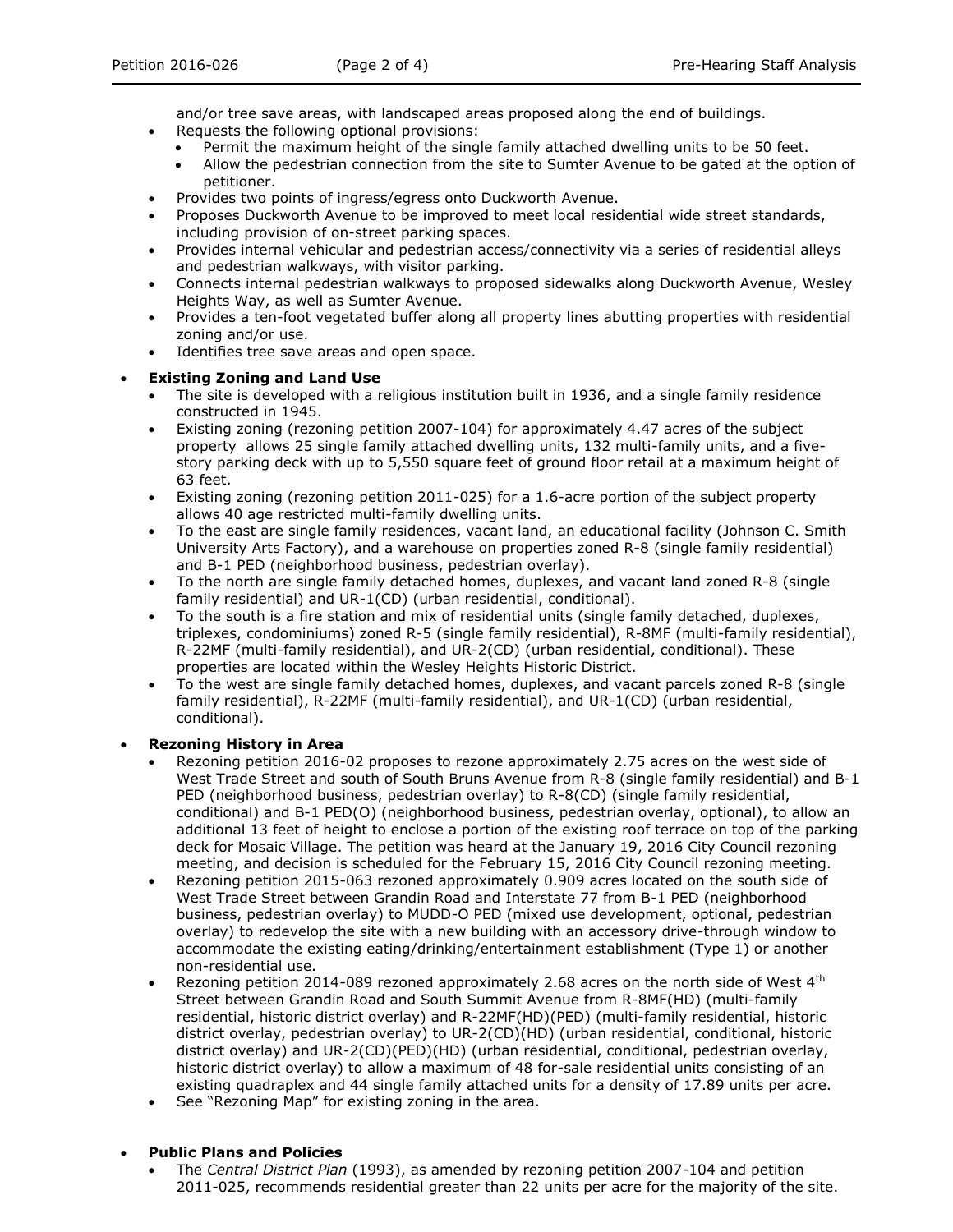The remaining portion of the site is recommended for residential development at up to eight units per acre.

- The petition supports the *General Development Policies-Environment* by redeveloping an existing site in a developed area, thereby minimizing further environmental impacts while accommodating growth.
- **TRANSPORTATION CONSIDERATIONS**
	- This petition will not significantly increase the amount of traffic that can be generated on the site. The primary transportation goals for this site are to improve walkability by implementing streetscape improvements around the site. The petition provides these improvements, including on-street parking, wide sidewalks and planting strips.
	- **Vehicle Trip Generation:** Current Zoning: 280 trips per day (based on 40 age restricted residential units). Proposed Zoning: 560 trips per day (based on 85 townhomes).

**DEPARTMENT COMMENTS** (see full department reports online)

- **Charlotte Area Transit System:** No issues.
- **Charlotte Department of Neighborhood & Business Services:** No issues.
- **Charlotte Fire Department:** No comments received.
- **Charlotte-Mecklenburg Schools:** The development allowed under the existing zoning would generate 63 students, while the development allowed under the proposed zoning will produce seven students. Therefore, the net increase in the number of students generated from existing zoning to proposed zoning is zero students. The proposed development is not projected to increase the school utilization (without mobile classroom units) for Bruns Pre K-8 (129%) or West Charlotte High (94%).
- **Charlotte-Mecklenburg Storm Water Services:** No issues.
- **Charlotte Water:** No issues.
- **Engineering and Property Management:** See Outstanding Issues, Note 1.
- **Mecklenburg County Land Use and Environmental Services Agency:** No comments received.
- **Mecklenburg County Parks and Recreation Department:** No issues.

## **OUTSTANDING ISSUES**

#### Environment

1. A note should be added to the site plan that a portion of the property is located in the Wedge, and on-site tree save for that portion must be a minimum of 30 feet in width, with no buildings within 10 feet of the tree save area.

#### **Site and Building Design**

- 2. To provide a primarily pedestrian oriented, all pedestrian facilities should be designed to a higher quality than what is depicted. More specifically, the following changes should be made:
	- Increase separation between buildings beyond 15 feet along Wesley Heights Way and Duckworth Avenue, which is inadequate for a main pedestrian accessway.
	- Connect internal sidewalks to tie into the sidewalk along public streets.
	- Provide sidewalks to connect to Duckworth Avenue and Sumter Avenue.
- 3. Pedestrian scale lighting and site furnishings (such as benches and trashcans) should be provided on primary pedestrian ways internal to project.
- 4. Provide architectural elevations or/or additional notes for the front, side and rear of units.
- 5. Add commitments that corner units will include a front stoop or porch that wraps the corner of the front and side of the unit.
- 6. To provide privacy, all residential entrances within 15 feet of the sidewalk should be raised from the average sidewalk grade a minimum of 24 inches. Revise plan to show this commitment.
- 7. Add a note stating that pitched roofs, if provided, shall be symmetrically sloped no less than 5:12, except that roofs for porches and attached sheds may be no less than 2:12 slope.
- 8. Add the following note: "Usable porches and stoops shall form a predominate motif of the building design and be located on the front and/or side of the building. Usable front porches shall be covered and at least six feet deep. Stoops and entry-level porches may be covered but shall not be enclosed."

#### **REQUESTED TECHNICAL REVISIONS**

9. Label zoning of abutting properties and properties on the other side of Duckworth Avenue and Wesley Heights Way.